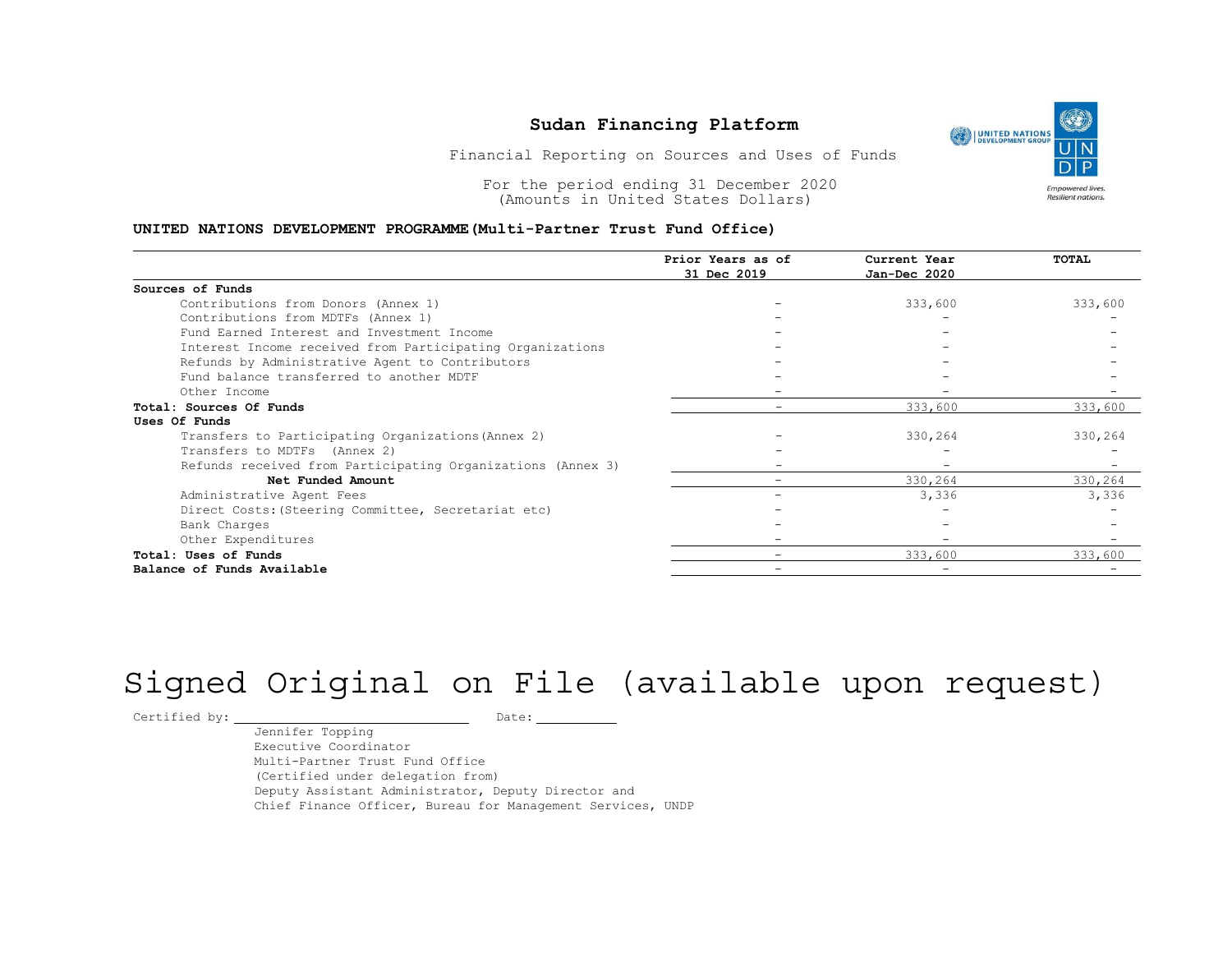

Financial Reporting on Sources and Uses of Funds

For the period ending 31 December 2020<br>
(Amounts in United States Dollars) (amounts in United States Dollars) (Amounts in United States Dollars)

#### UNITED NATIONS DEVELOPMENT PROGRAMME(Multi-Partner Trust Fund Office)

Annex - 1: Contributions

|                                |                   | Current Year<br>Jan-Dec 2020 | TOTAL   |
|--------------------------------|-------------------|------------------------------|---------|
|                                | Prior Years as of |                              |         |
|                                | 31 Dec 2019       |                              |         |
| From Contributors              |                   |                              |         |
| DEPARTMENT FOR INT'L DEVELOPME |                   | 333,600                      | 333,600 |
| Total: Contributions           |                   | 333,600                      | 333,600 |

## Signed Original on File (available upon request)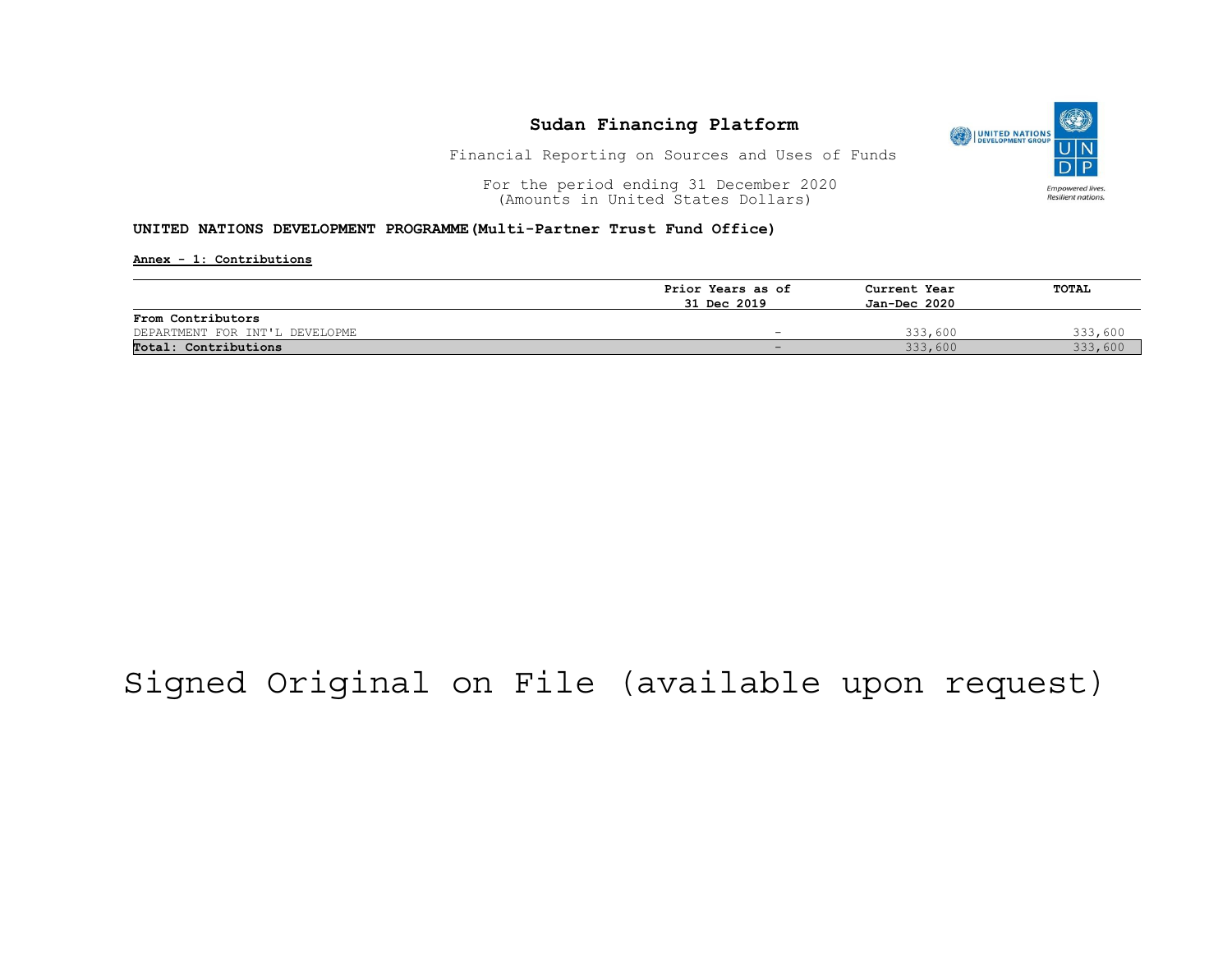

Financial Reporting on Sources and Uses of Funds

For the period ending 31 December 2020<br>
(Amounts in United States Dollars) (amounts in United States Dollars) (Amounts in United States Dollars)

### UNITED NATIONS DEVELOPMENT PROGRAMME(Multi-Partner Trust Fund Office)

Annex - 2: Transfers

|                                | Prior Years as of        | Current Year<br>Jan-Dec 2020 | TOTAL   |
|--------------------------------|--------------------------|------------------------------|---------|
|                                | 31 Dec 2019              |                              |         |
| To Participating Organizations |                          |                              |         |
| UNDP                           | $\overline{\phantom{a}}$ | 330,264                      | 330,264 |
|                                |                          |                              |         |
| Total Transfers                |                          | 330,264                      | 330,264 |

## Signed Original on File (available upon request)